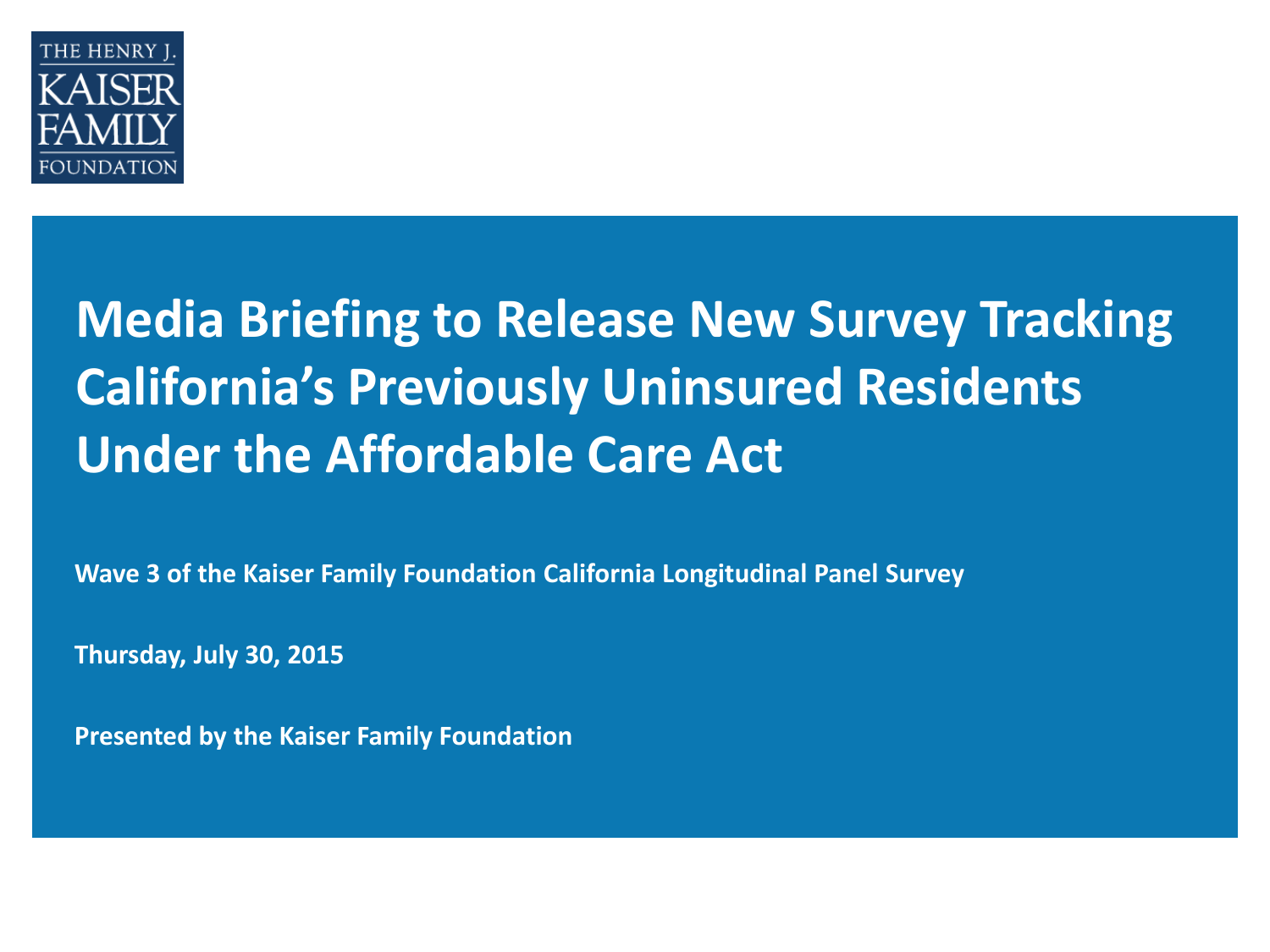## **Molly Brodie**

### **Bianca DiJulio Larry Levitt**



Senior Vice President and Executive Director, Public Opinion and Survey Research

*Kaiser Family Foundation*

#### @MollyBrodie



Associate Director, Public Opinion and Survey Research Program

*Kaiser Family Foundation*



Senior Vice President and Co-Executive Director, Program for the Study of Health Reform and Private Insurance

*Kaiser Family Foundation*

@Larry\_Levitt

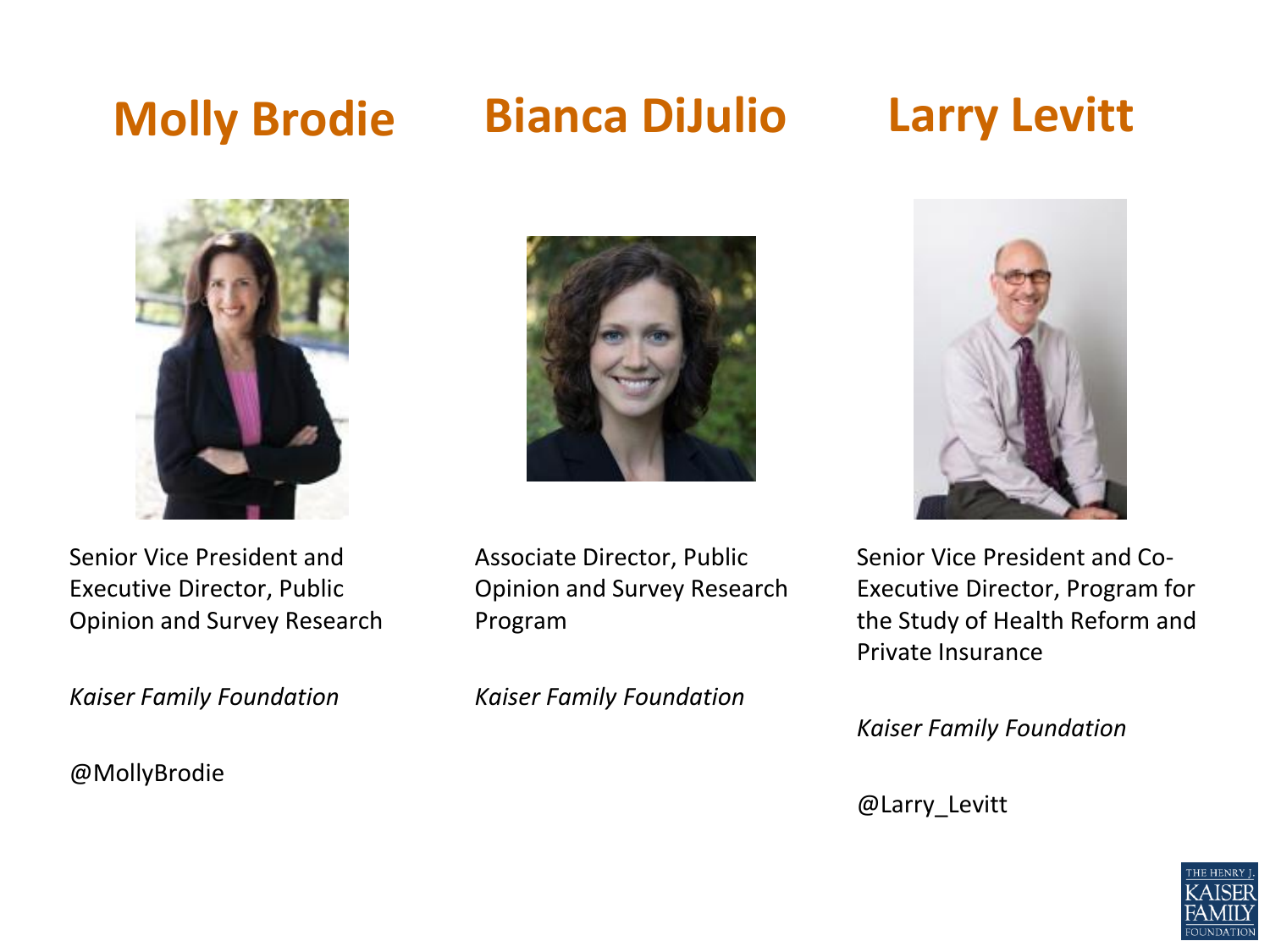## **Molly Brodie**



## Senior Vice President and Executive Director, Public Opinion and Survey Research

*Kaiser Family Foundation*

@MollyBrodie

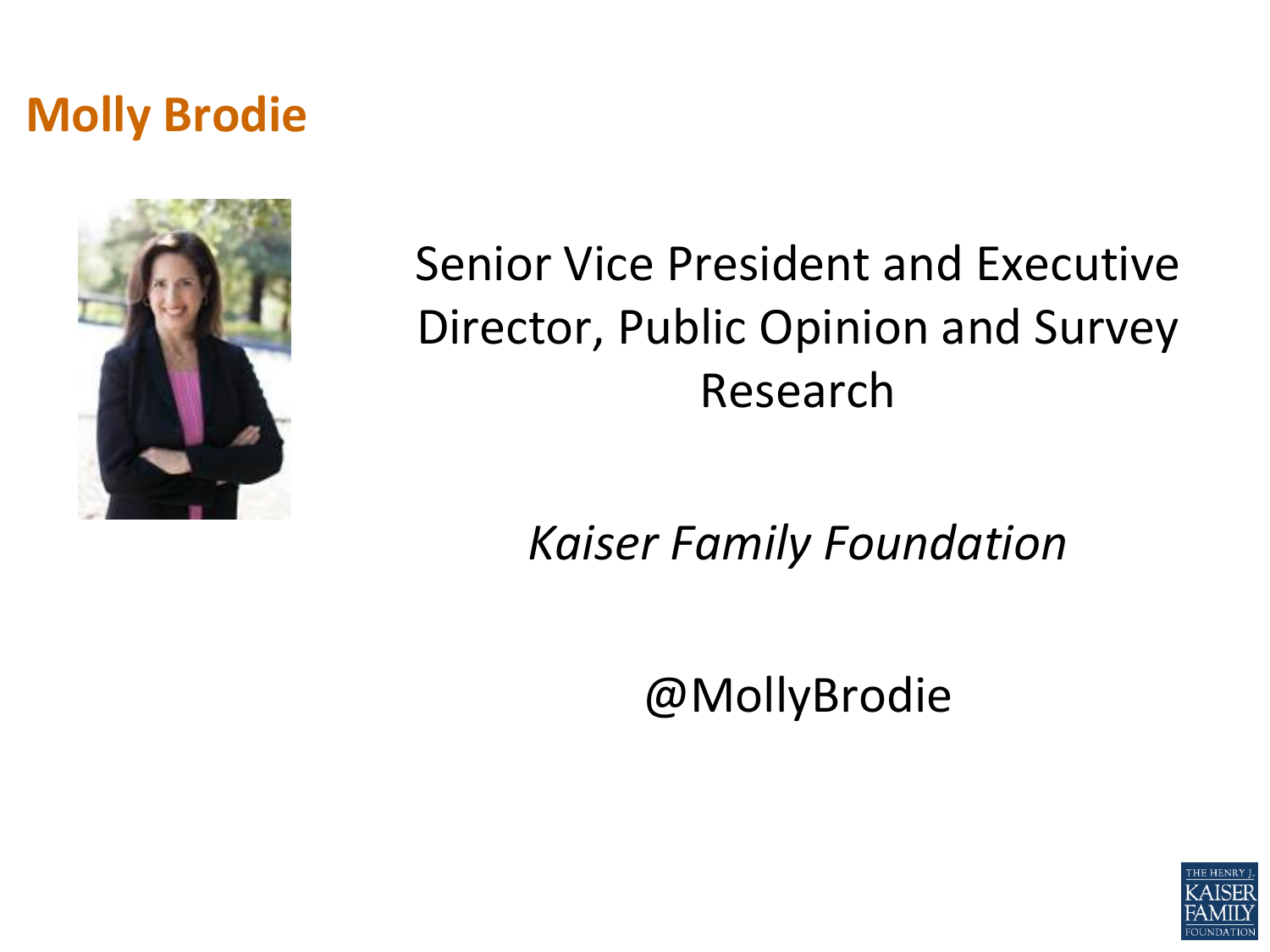#### **Kaiser Family Foundation California Longitudinal Panel Survey**

**HEALTH CARE LAW OPEN ENROLLMENT PERIODS**



#### **CALIFORNIA LONGITUDINAL PANEL SURVEY**

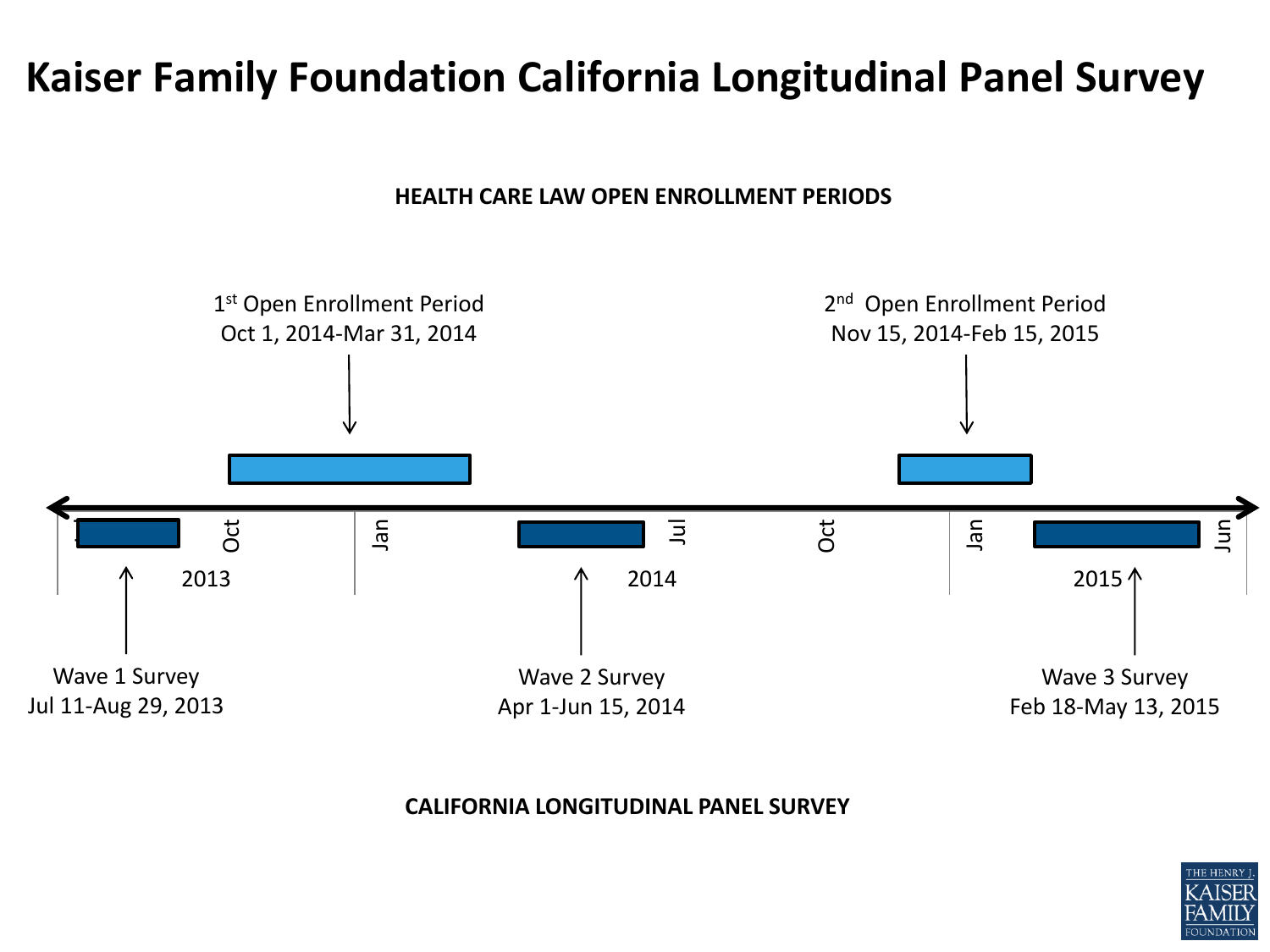## **Coverage Among California's Previously Uninsured**

Are you, yourself, now covered by any form of health insurance or health plan including a private health insurance plan, a plan through an employer, or a plan through Medi-Cal, or do you not have health insurance at this time?





SOURCE: Kaiser Family Foundation California Longitudinal Panel Surveys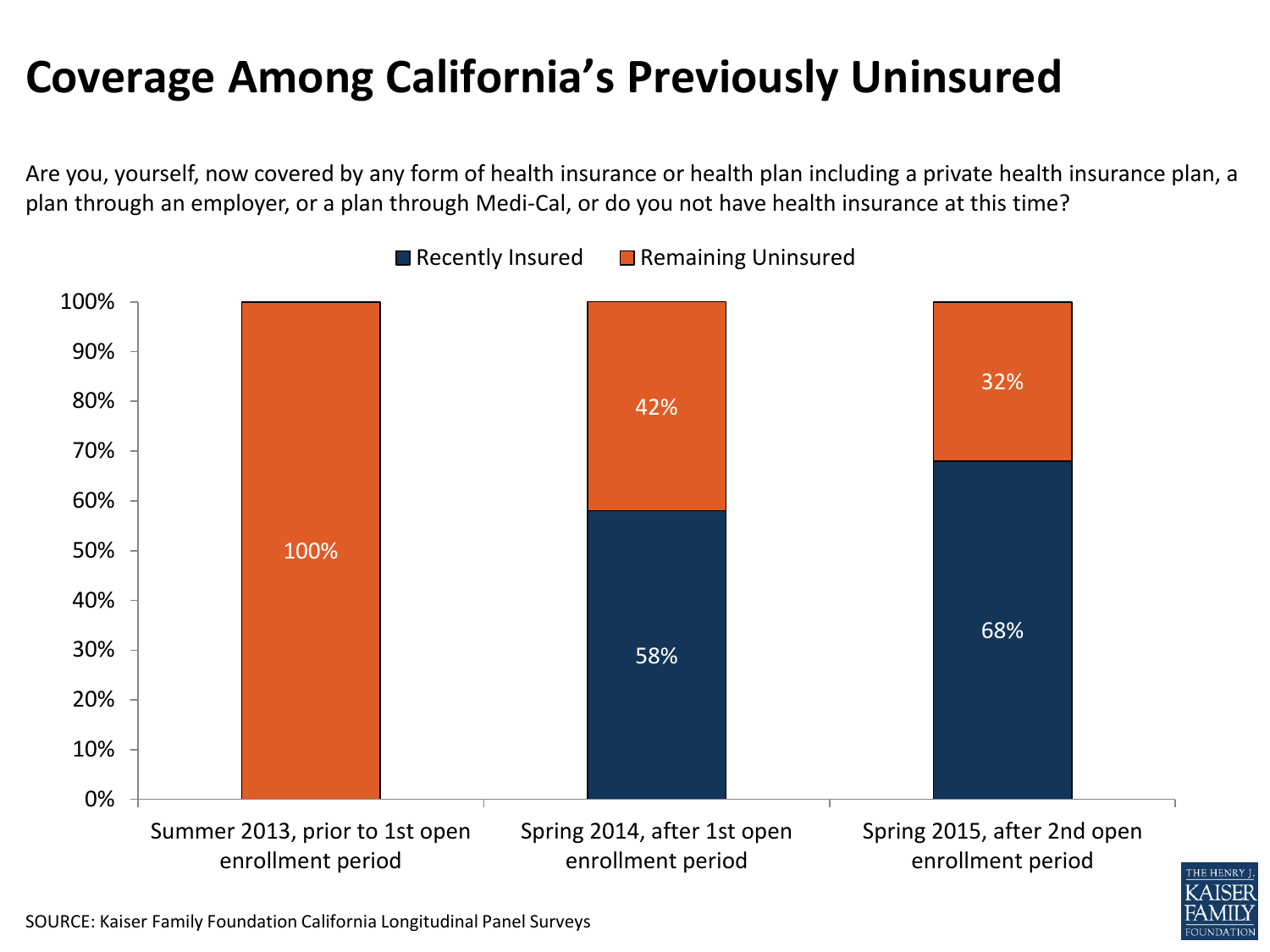## **Medi-Cal Is Source of Coverage For Many Previously Uninsured Californians**

Which of the following is your MAIN source of health insurance coverage?



NOTE: Don't know/ Refused responses not shown. SOURCE: Kaiser Family Foundation California Longitudinal Panel Surveys

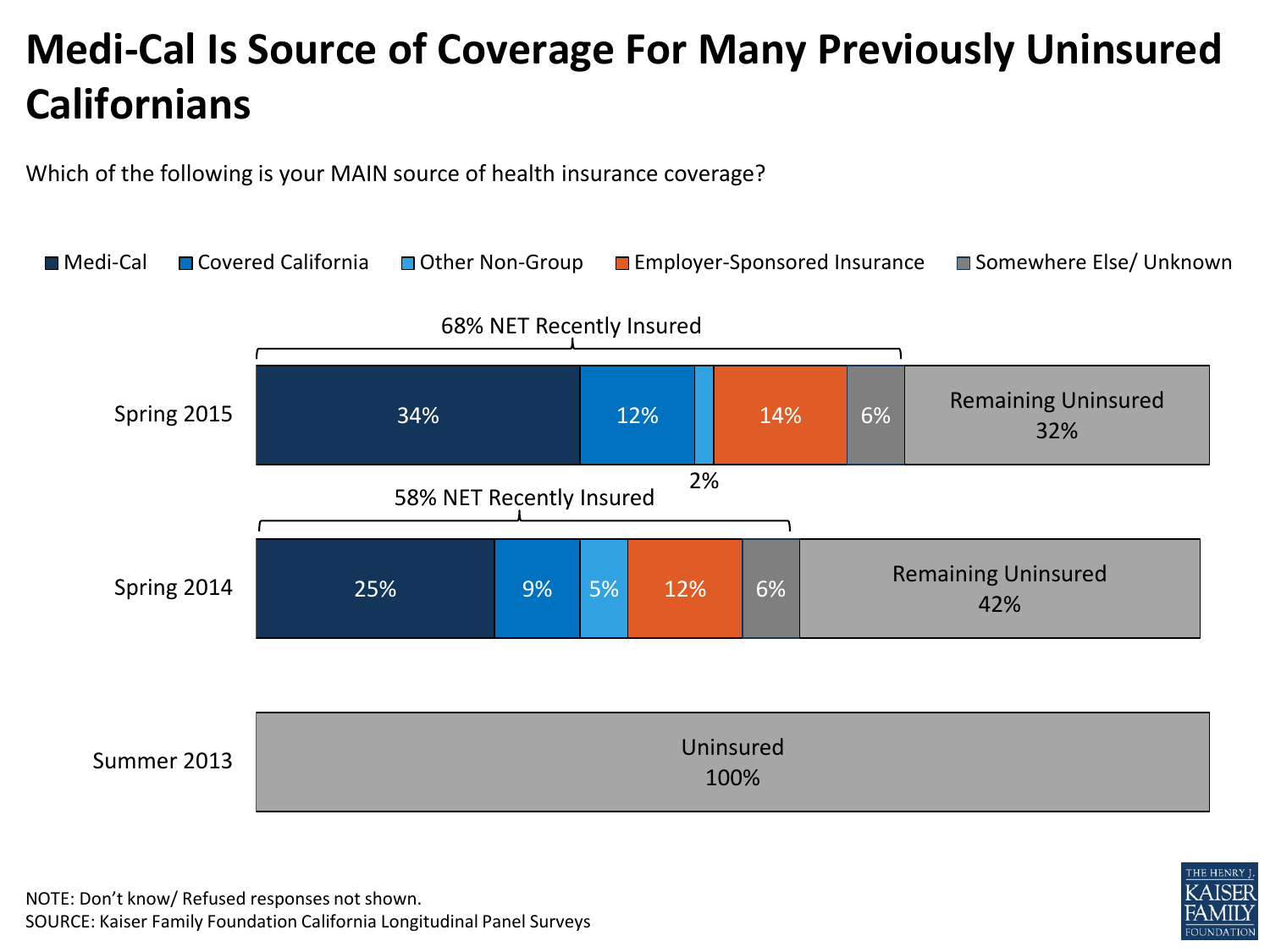## **Coverage Among Previously Uninsured Hispanics And Whites After Health Care Law's 2nd Open Enrollment Period**

Are you, yourself, now covered by any form of health insurance or health plan including a private health insurance plan, a plan through an employer, or a plan through Medi-Cal, or do you not have health insurance at this time?



NOTE: "Eligible" refers to those who would be eligible for participation in the ACA coverage expansions based on their self-reported status as a citizen, permanent resident, or lawfully present immigrant. SOURCE: Wave 3 of the Kaiser Family Foundation California Longitudinal Panel Survey (February 18- May 13, 2015)

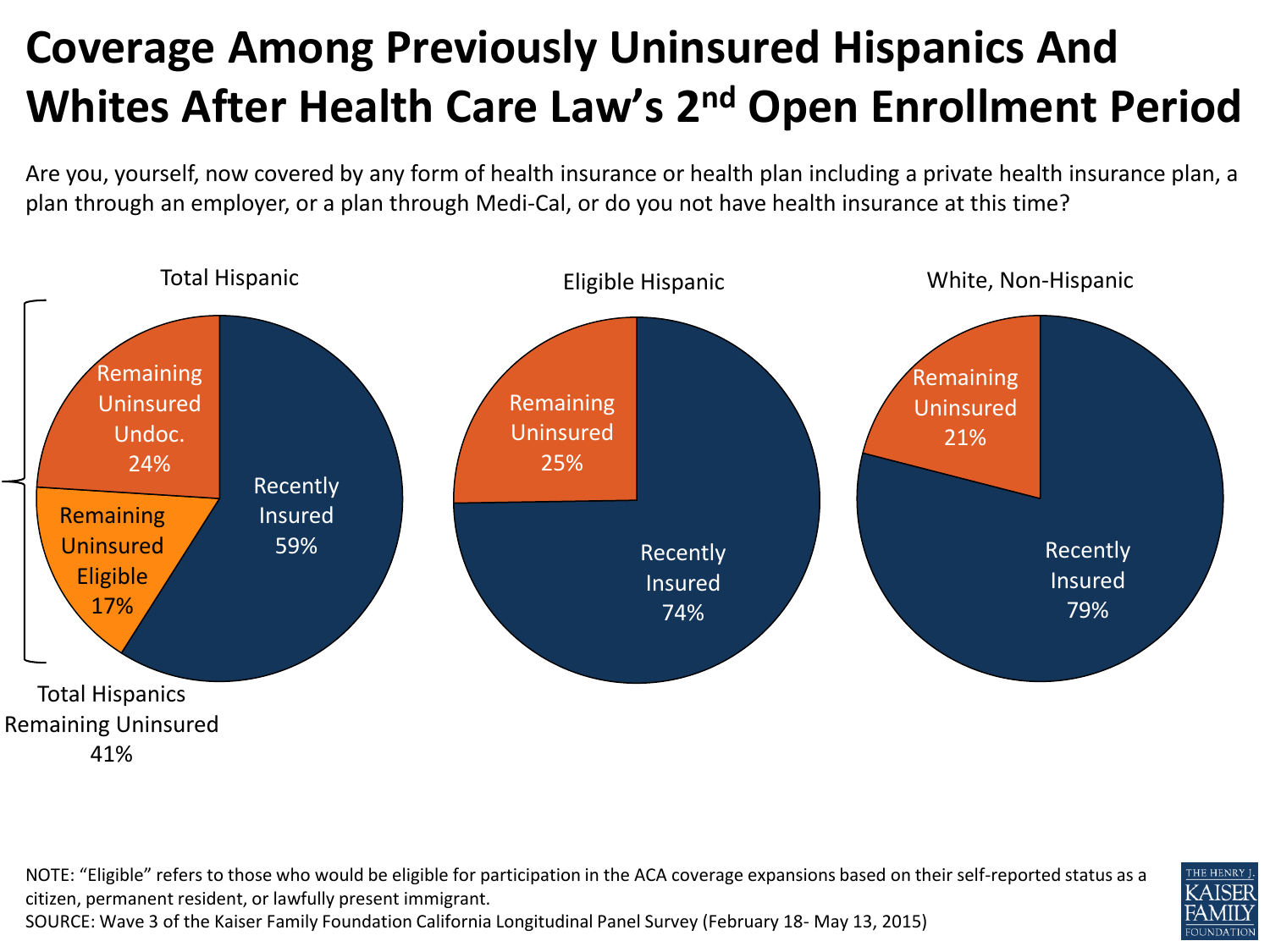#### **Dynamics Of Health Insurance**

Are you, yourself, now covered by any form of health insurance or health plan including a private health insurance plan, a plan through an employer, or a plan through Medi-Cal, or do you not have health insurance at this time?



\*Based on those who completed the survey in the Spring of 2014 and Spring 2015, after each open enrollment period. SOURCE: Kaiser Family Foundation California Longitudinal Panel Surveys

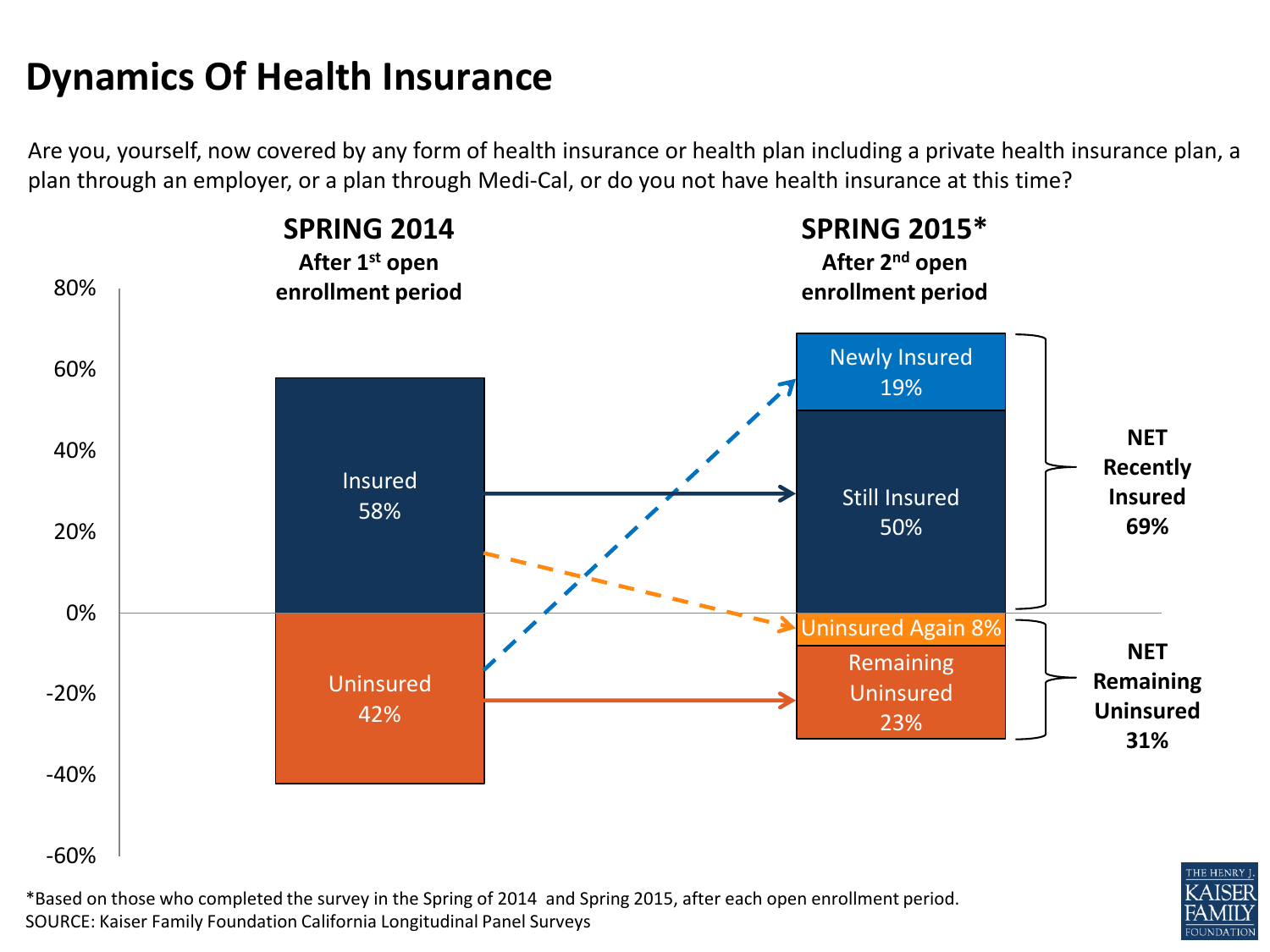#### **Recently Insured Are More Likely To Report Health Needs Met And Usual Source Of Care Now Than Before They Had Coverage**

Percent who say, overall, their health needs are being met very or somewhat well today:

Percent who say there is a place that they USUALLY go to when they are sick or need advice about their health:

**UNDATION** 



NOTE: "OE" refers to the health care law's Open Enrollment Periods SOURCE: Kaiser Family Foundation California Longitudinal Panel Surveys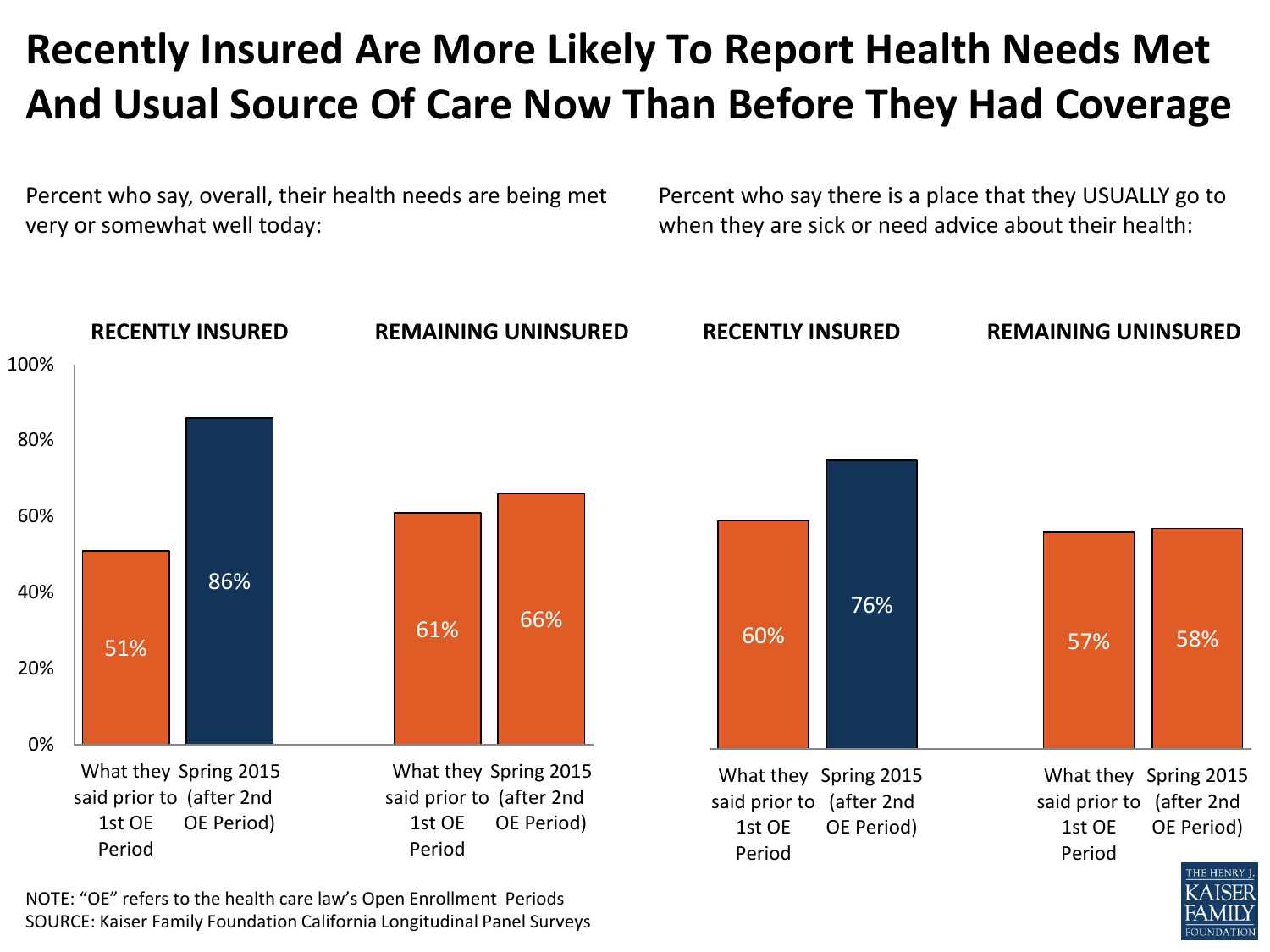#### **Recently Insured Feel Less Financial Stress From Health Costs Since Gaining Insurance, No Change For Remaining Uninsured**

Percent who say, in general, it is very or somewhat difficult for them and their family to afford health care:

Percent who say they have had any problems paying medical bills in the past 12 months:

**UNDATION** 



NOTE: "OE" refers to the health care law's Open Enrollment Periods SOURCE: Kaiser Family Foundation California Longitudinal Panel Surveys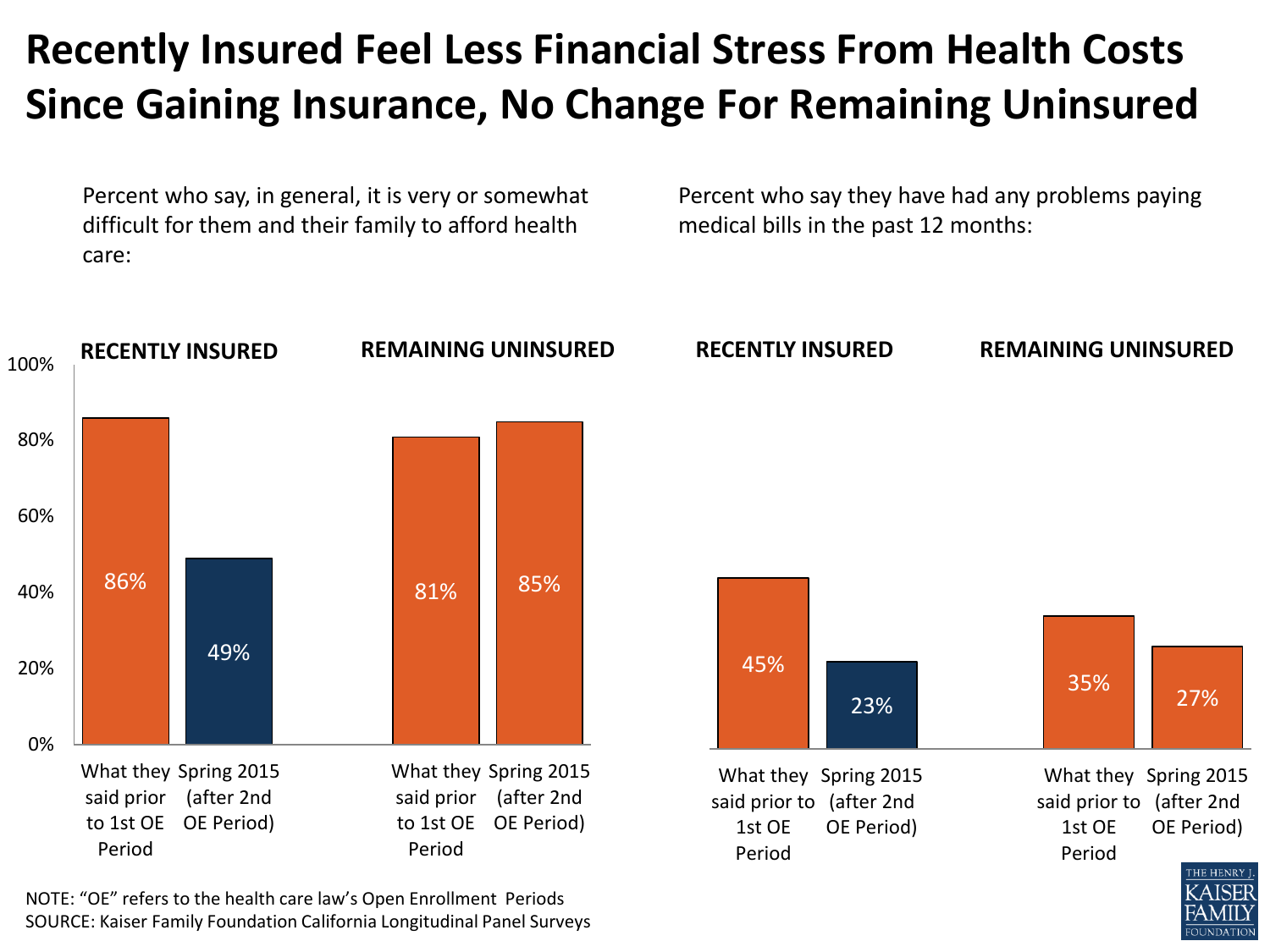#### **Affording Health Care Remains Top Financial Concern For Remaining Uninsured, While The Recently Insured Rank It Fourth**

Percent who say each of the following is "very" or "somewhat" difficult for them and their family to afford:



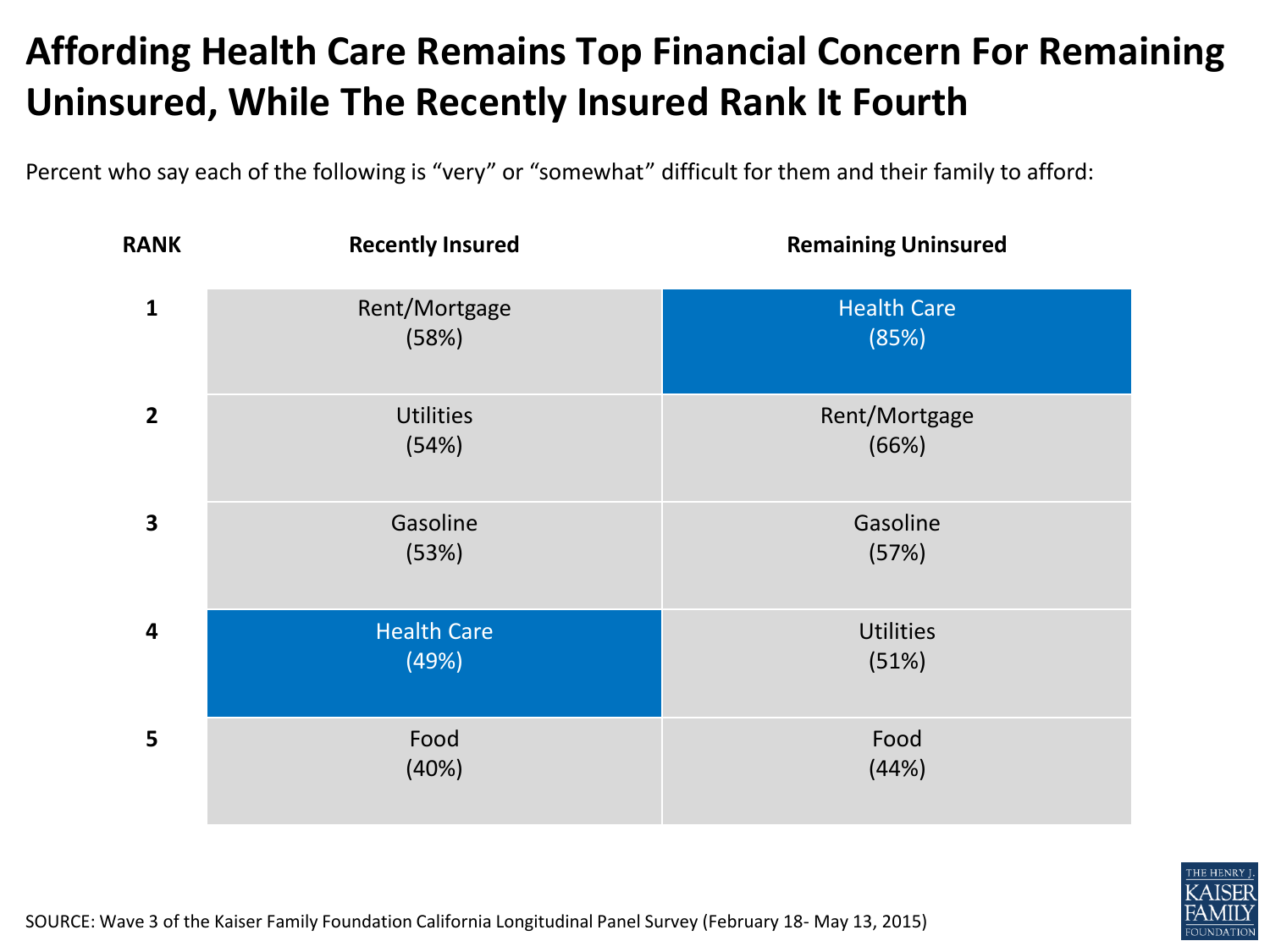### **Bianca DiJulio**



## Associate Director, Public Opinion and Survey Research Program

*Kaiser Family Foundation*

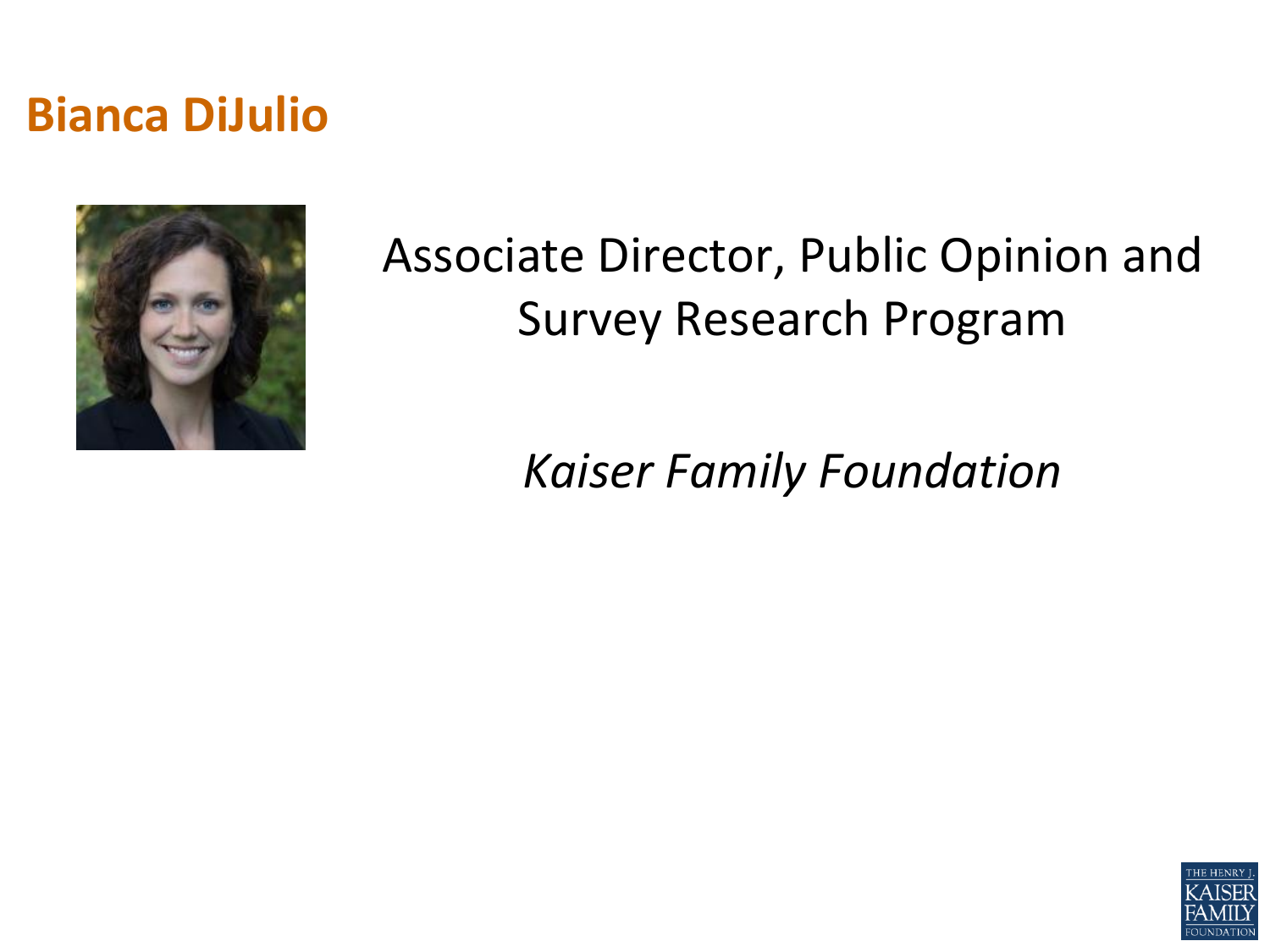#### **Most Recently Insured Stayed With The Same Plan**

Same plan 63% Changed to a different plan 17% No plan last year/ uninsured in 2014 (Vol.) 20% Don't Know/ Refused  $< 1\%$ AMONG CALIFORNIA RECENTLY INSURED: Do you have the same health insurance plan you had last year in 2014, or did you change to a different plan?



SOURCE: Wave 3 of the Kaiser Family Foundation California Longitudinal Panel Survey (February 18- May 13, 2015)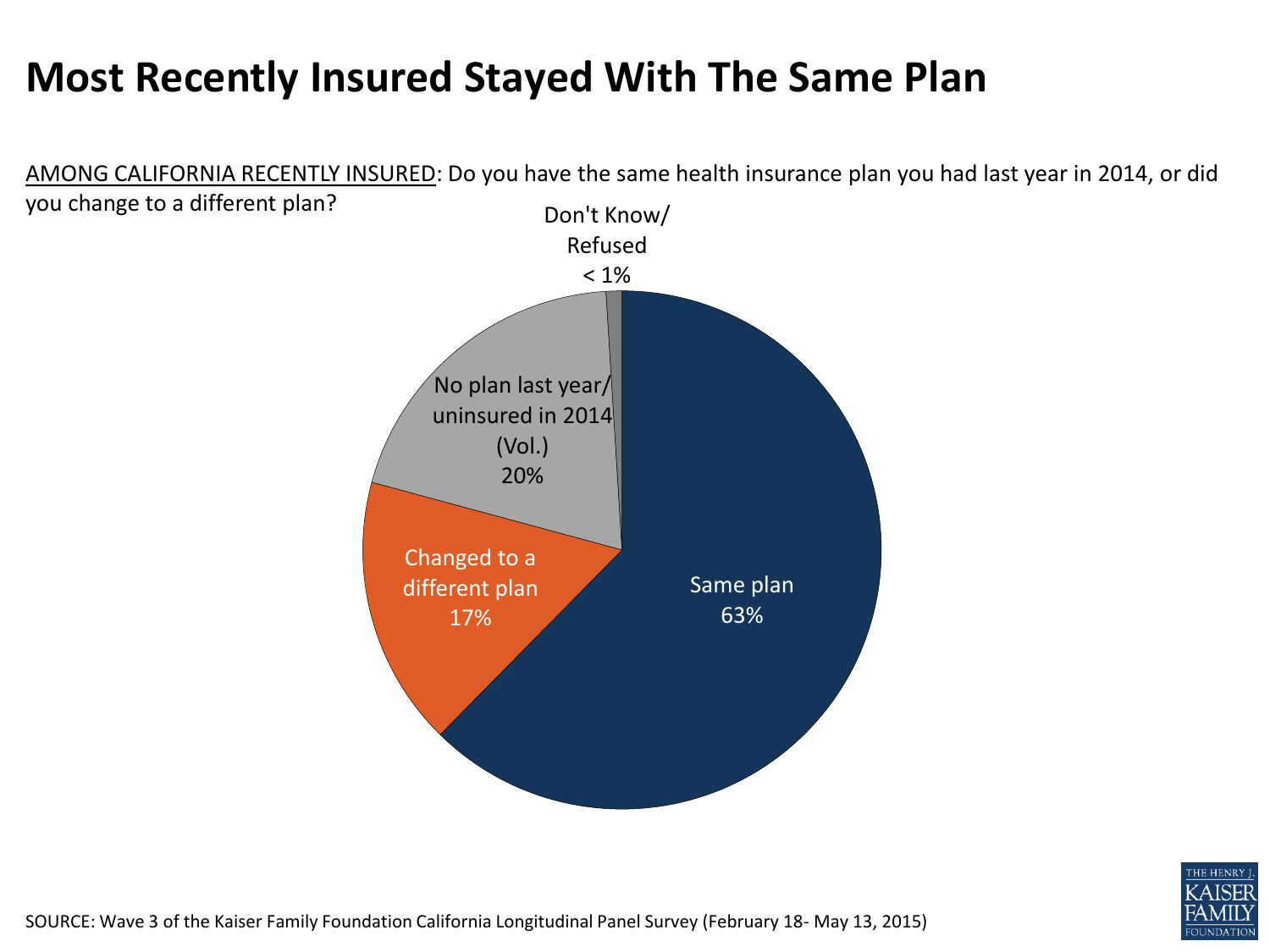## **Experiences With Renewing Coverage: Most Were Re-Enrolled Automatically, Did Not Shop For Other Coverage**

#### AMONG CALIFORNIA RECENTLY INSURED WHO REPORT KEEPING THE SAME PLAN AS LAST YEAR:

Did you take action to re-enroll in the same health plan, or were you reenrolled without having to take any action?

When you renewed your health plan this year, did you shop around or look at other options first, or did you decide to renew your current plan without shopping around?

Did you receive information from the insurance company, Covered California or Medi-Cal about how to keep your 2014 coverage this year, or not?



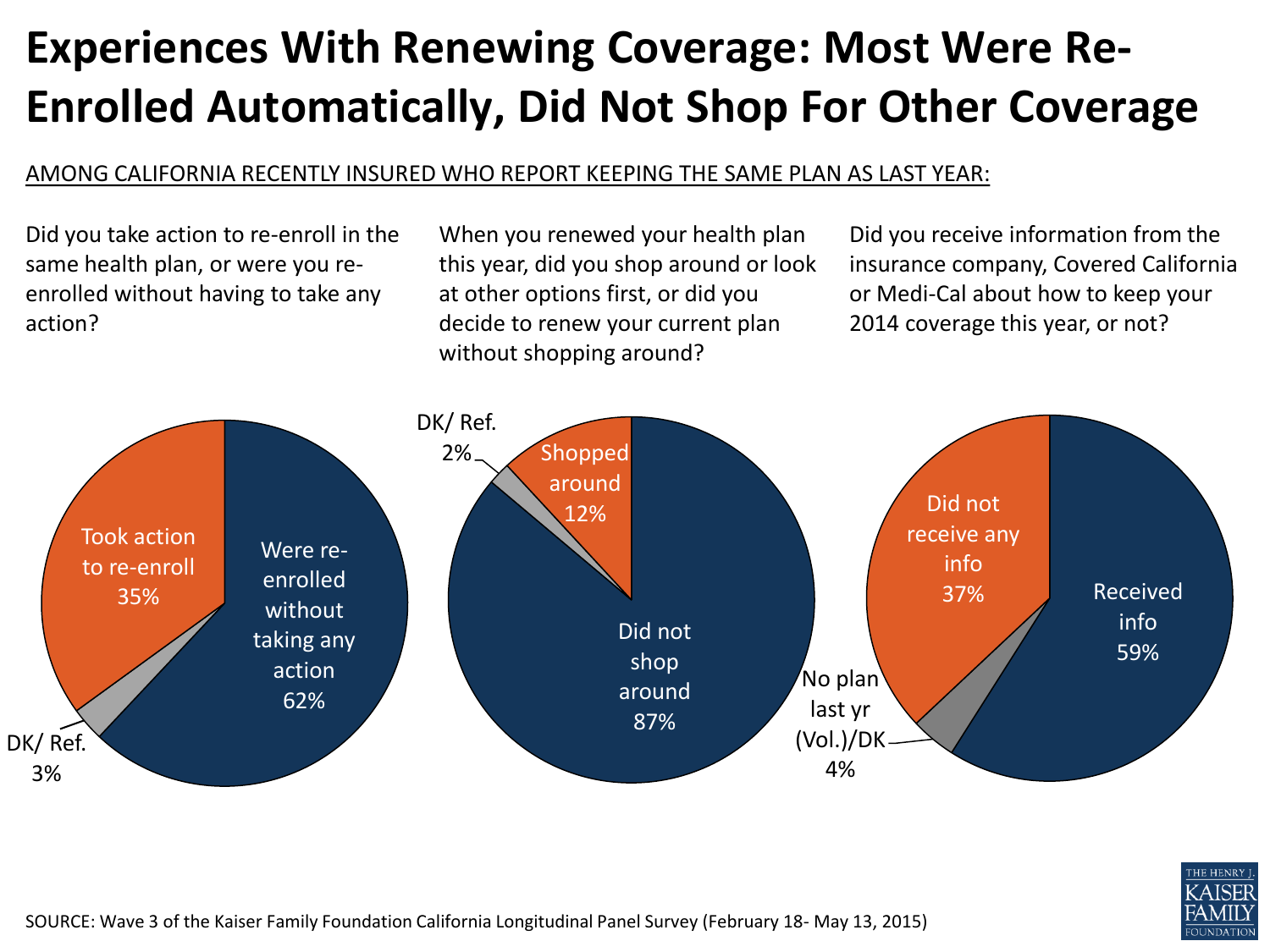### **Most California Recently Insured Say Their Experience With Their Current Plan Has Been Positive**

AMONG CALIFORNIA RECENTLY INSURED: Overall, would you say your experiences with your current health insurance plan have been very positive, somewhat positive, somewhat negative, or very negative?







NOTE: Don't know/ Refused answers not shown.

SOURCE: Wave 3 of the Kaiser Family Foundation California Longitudinal Panel Survey (February 18- May 13, 2015)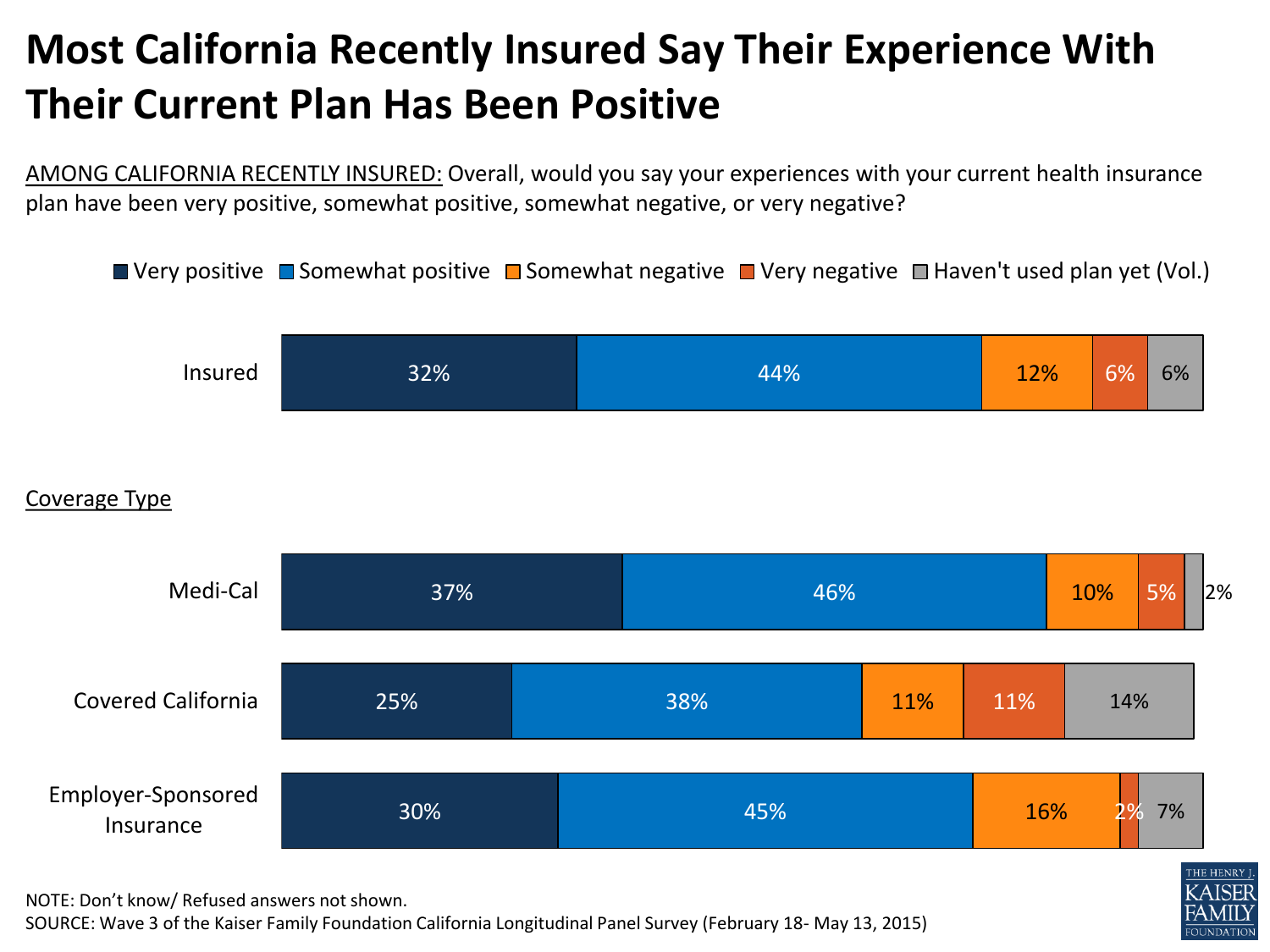#### **Difficulties Accessing Care**

In the past twelve months, were you told by a doctor's office or clinic that they would not accept you as a new patient, or not?  $\Box$  Yes  $\Box$  No  $\Box$  Haven't tried (Vol.)



In the past twelve months, have you had to wait longer than you thought was reasonable to get an appointment for medical care, or not?



NOTE: Haven't tried refers to those who say they haven't tried to become a new patient or haven't tried to get an appointment. Don't know/Refused responses not shown.

SOURCE: Wave 3 of the Kaiser Family Foundation California Longitudinal Panel Survey (February 18- May 13, 2015)



THE HENRY **ZAISER** 

**OUNDATION**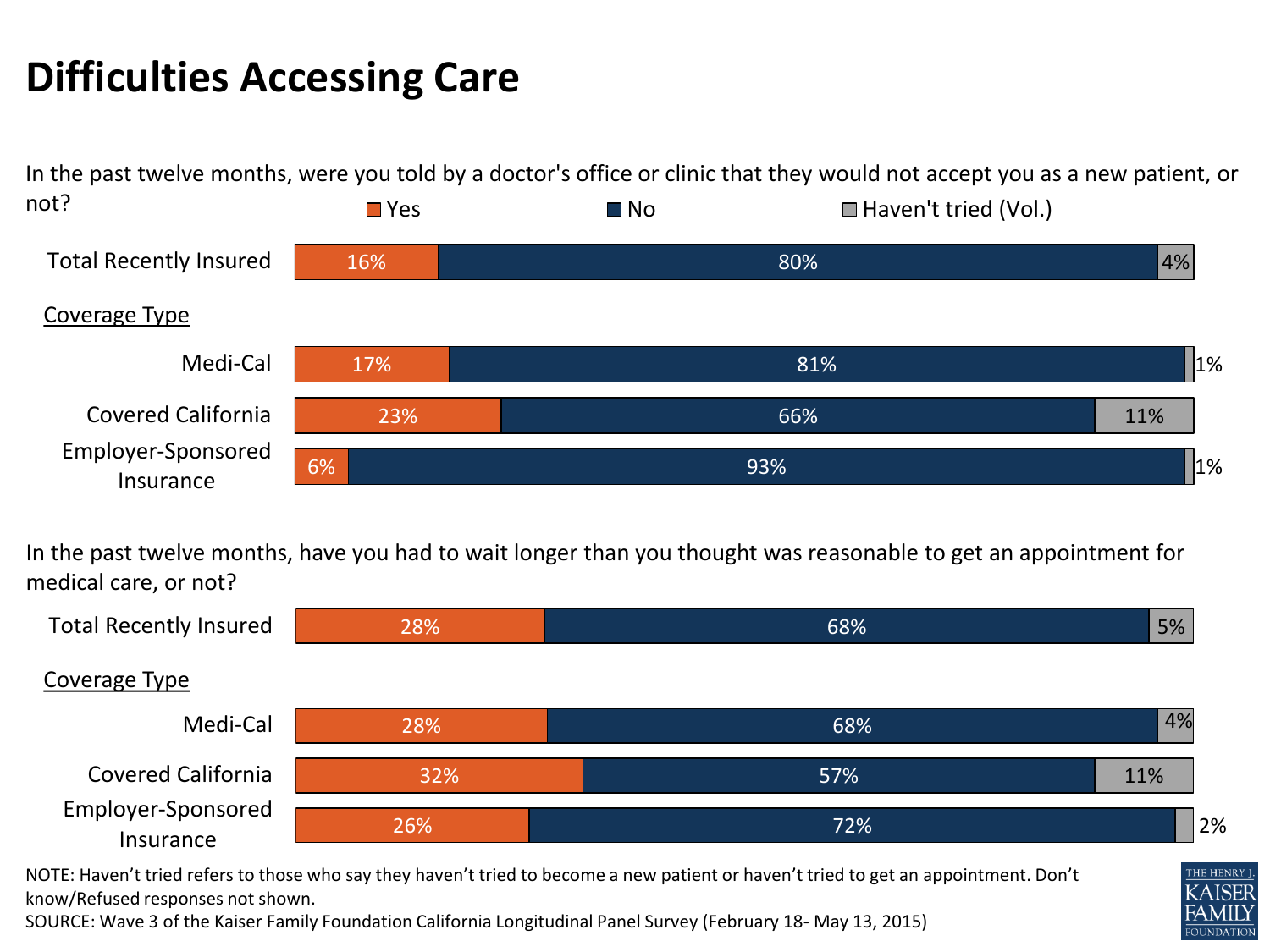## **Demographics Of California's Remaining Uninsured In 2015**



NOTE: "Eligible" refers to those who would be eligible for participation in the ACA coverage expansions based on their self-reported status as a citizen, permanent resident, or lawfully present immigrant. "Undoc." refers to those who are not eligible for participation in the ACA coverage expansions based on their self-reported status as a citizen, permanent resident, or lawfully present immigrant. "Long-Term Uninsured" refers to those who reported that they had been uninsured for 2 or more years or had never had insurance prior to the ACA. SOURCE: Wave 3 of the Kaiser Family Foundation California Longitudinal Panel Survey (February 18- May 13, 2015)

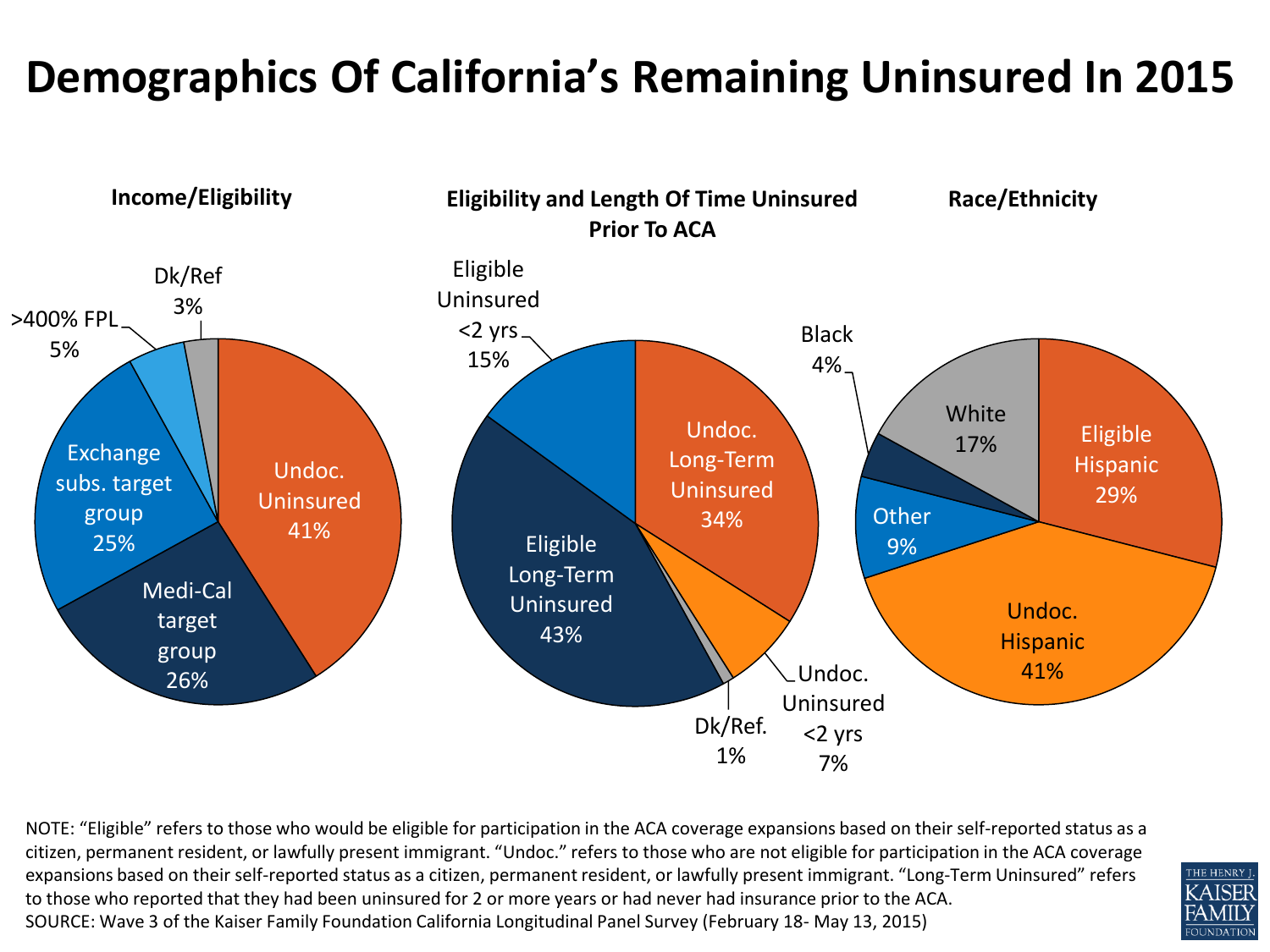### **Reasons Why California Uninsured Say They Do Not Currently Have Health Insurance**

AMONG CALIFORNIA REMAINING UNINSURED: Percent who say each of the following is the MAIN reason they do not currently have health insurance (open end):





SOURCE: Wave 3 of the Kaiser Family Foundation California Longitudinal Panel Survey (February 18- May 13, 2015)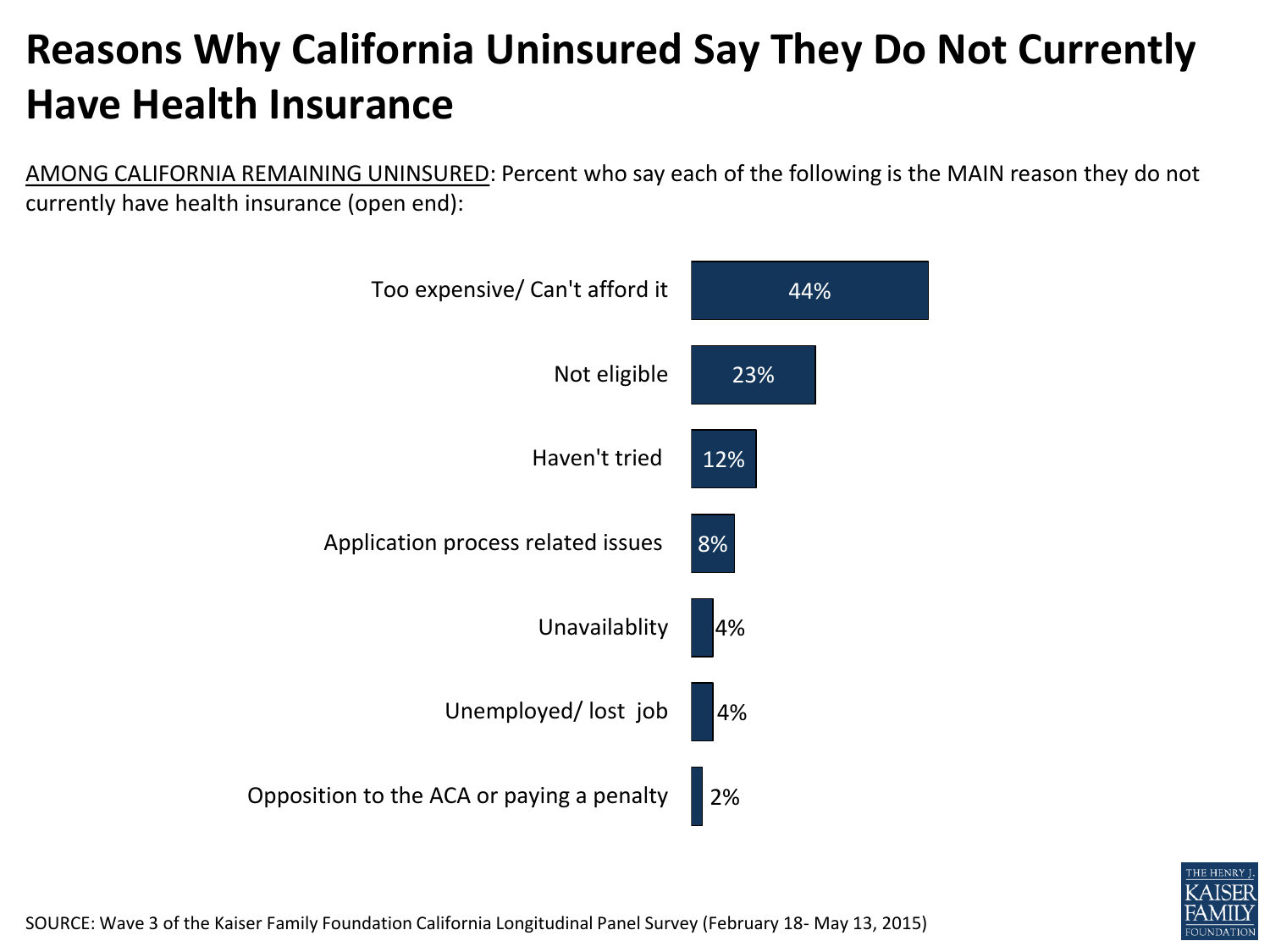## **Many Remaining Uninsured Hispanics Worry Signing Up For Health Insurance Will Draw Attention To Immigration Status**

AMONG CALIFORNIA REMAINING UNINSURED: How worried, if at all, are you that if you sign up for health insurance you will draw attention to your or a family member's immigration status?





NOTE: Don't know/ Refused answers not shown.

SOURCE: Wave 3 of the Kaiser Family Foundation California Longitudinal Panel Survey (February 18- May 13, 2015)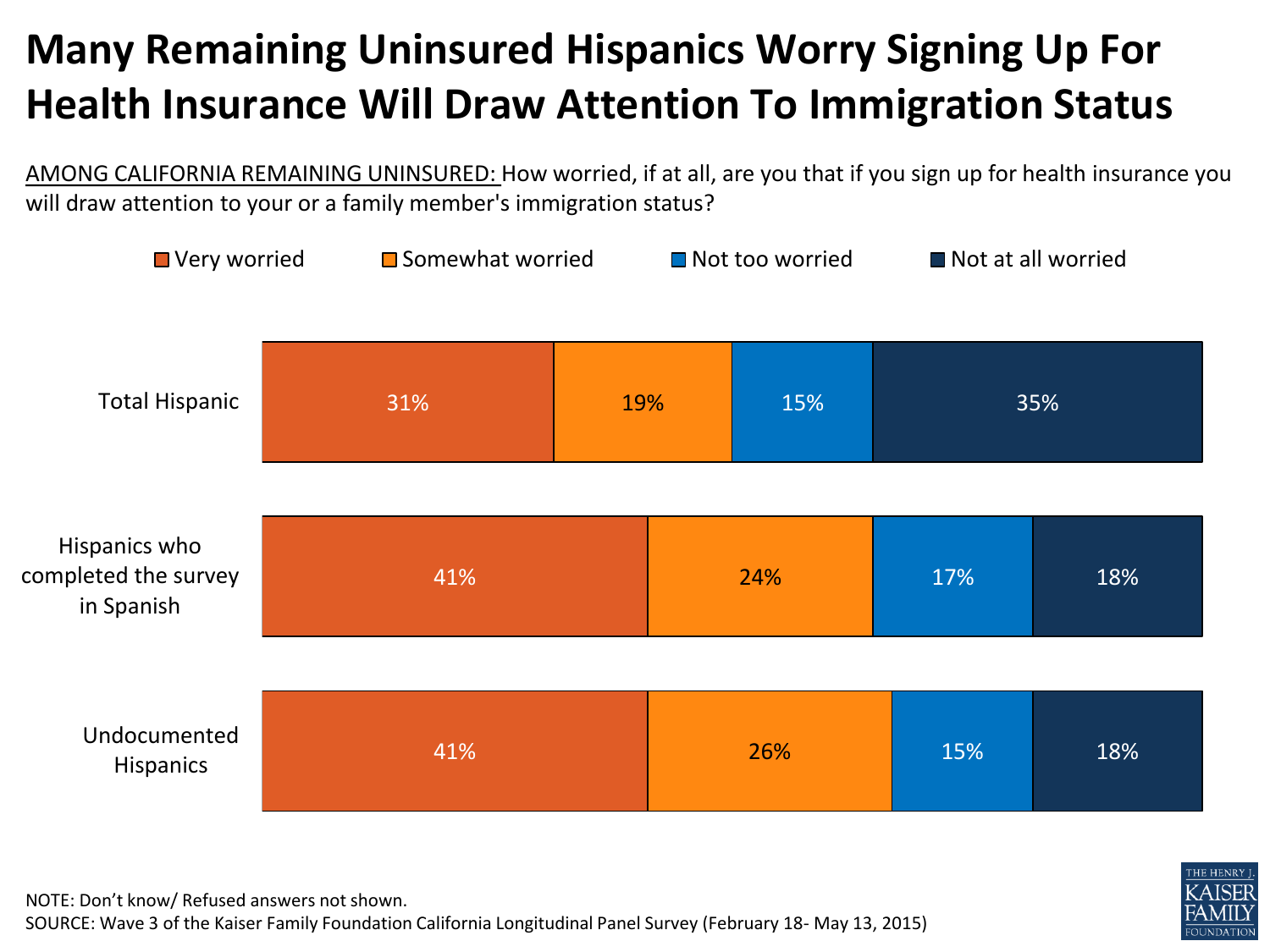## **Larry Levitt (participated in Q&A)**



Senior Vice President and Co-Executive Director, Program for the Study of Health Reform and Private Insurance

*Kaiser Family Foundation*

@Larry\_Levitt